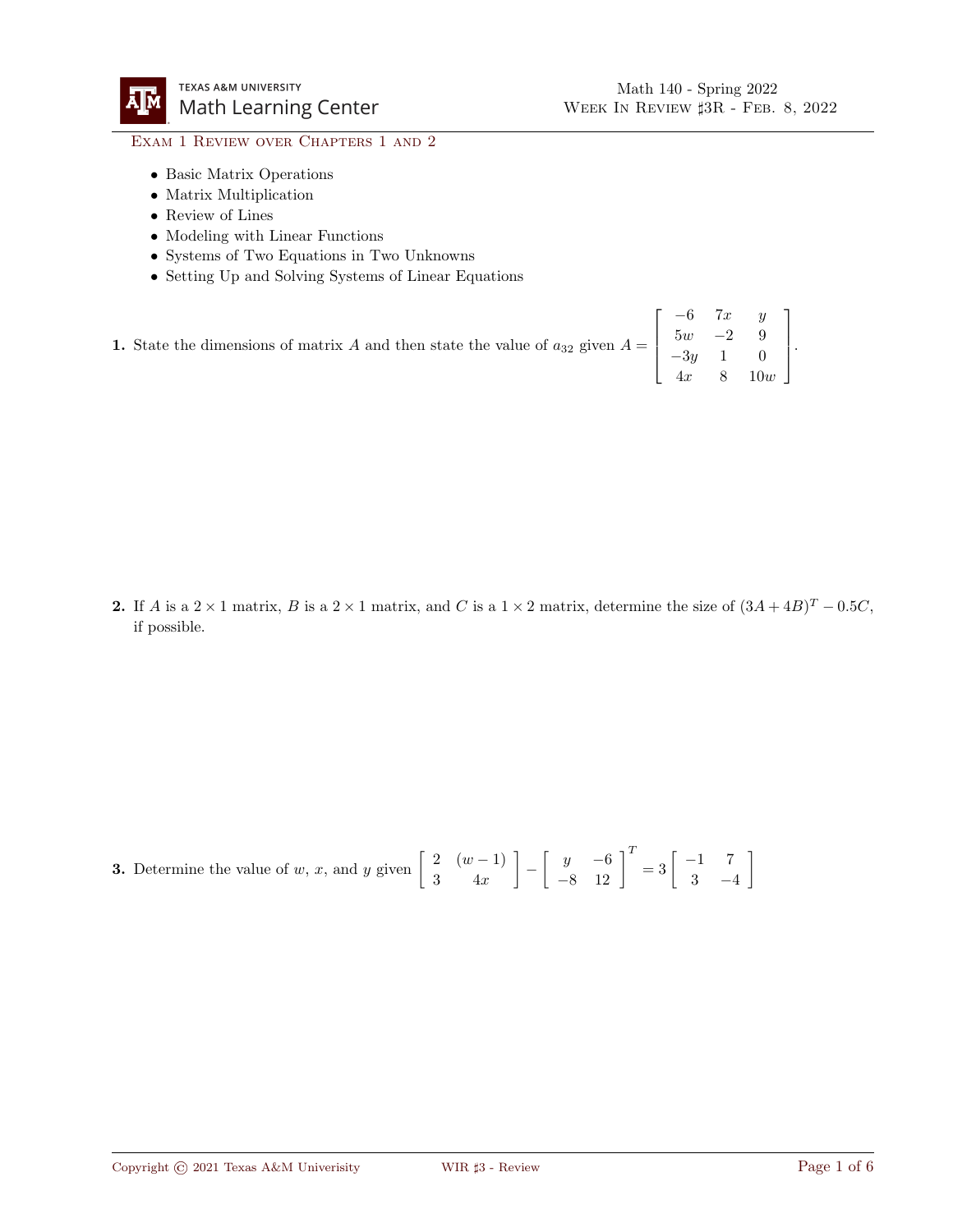**5.** Compute 
$$
\begin{bmatrix} -3 & 4x & 2 \\ 5w & 0 & 4y \end{bmatrix} \begin{bmatrix} -6 & 4m \\ 2n & 3 \\ -p & 0 \end{bmatrix}
$$
.

6. There are three convenience stores in Riley. Last week, the east store sold 88 gallons of milk, 48 bags of potato chips, 16 boxes of devil food cakes, and 112 cans of soda. The west store sold 105 bags of potato chips, 72 gallons of milk, 21 boxes of devil food cakes, and 147 cans of soda. The north store sold 60 boxes of devil food cakes, 40 bags of potato chips, 50 cans of soda, but no gallons of milk. If all three stores sell a gallon of milk for \$1.59, a can of soda for \$0.79, a bag of potato chips for \$1.19 and a box of devil food cakes for \$1.99, use matrix multiplication to compute how much money did each store bring in last week?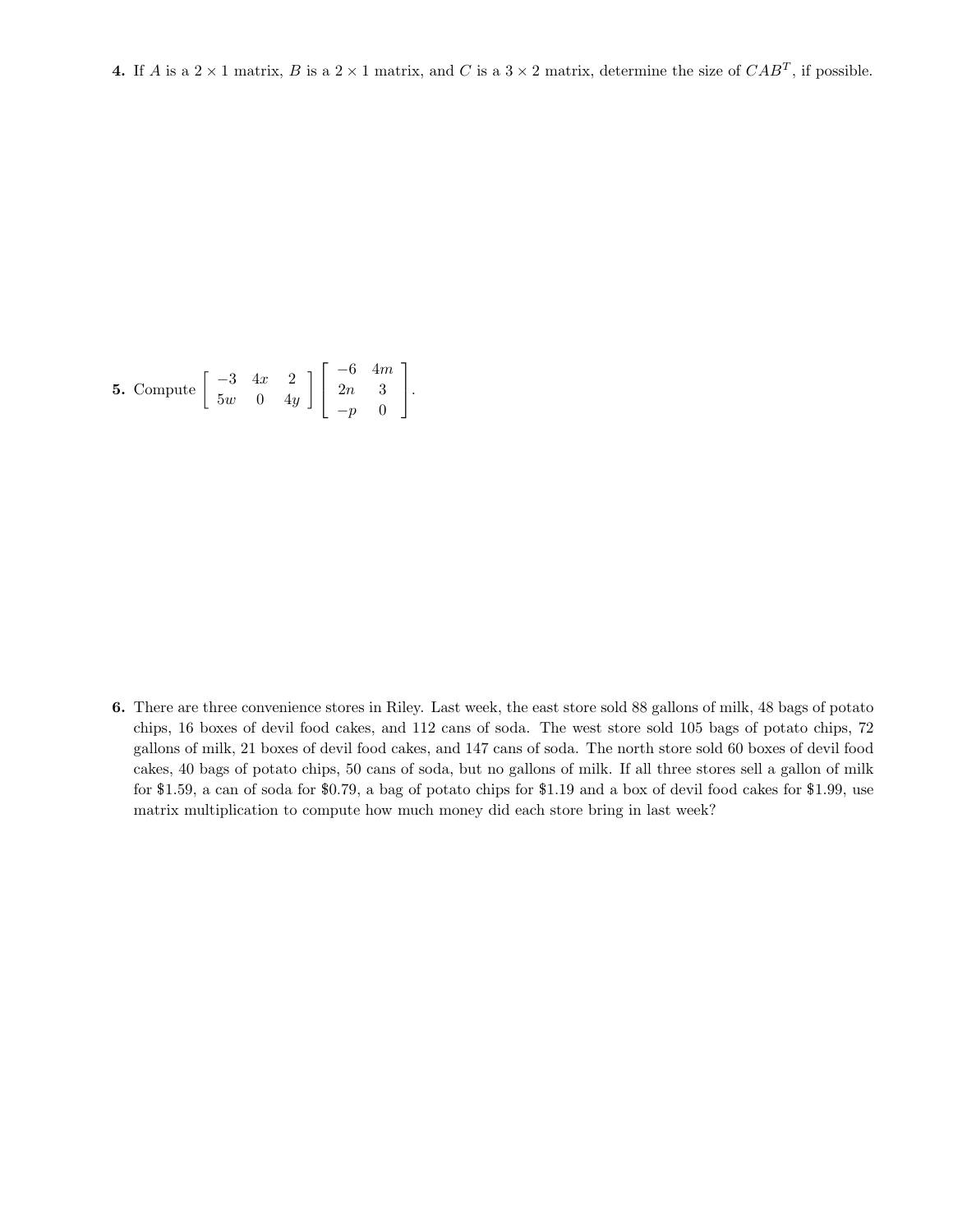- 7. Write the equation of the line that passes through the point  $(6, -7)$  and has a slope of zero.
- **8.** You have a line which passes through the points  $(-3, -4)$  and  $\left(\frac{1}{2}, -4\right)$  $\frac{1}{2},\frac{2}{3}$ 3 ). If x decreases by 8 units, what is the corresponding change in  $y$ ?
- 9. An automobile purchased for use by the manager of a firm at a price of \$14,000 is to be depreciated using a linear model over ten years. What will the book value of the automobile be at the end of five years, if the automobile has a scrap value of \$1,000 at the end of 10 years?
- 10. Dave sells widgets at his widget stand. He buys the widgets for \$5 each. When he sells 30 in a month, then his profit is \$276. When he sells 20 widgets in a month, then his cost for that month is \$514. (a) Determine the linear cost function.
	- (b) Determine the linear revenue function.
	- (c) Determine the linear profit function.
	- (d) Determine and interpret the break-even point.